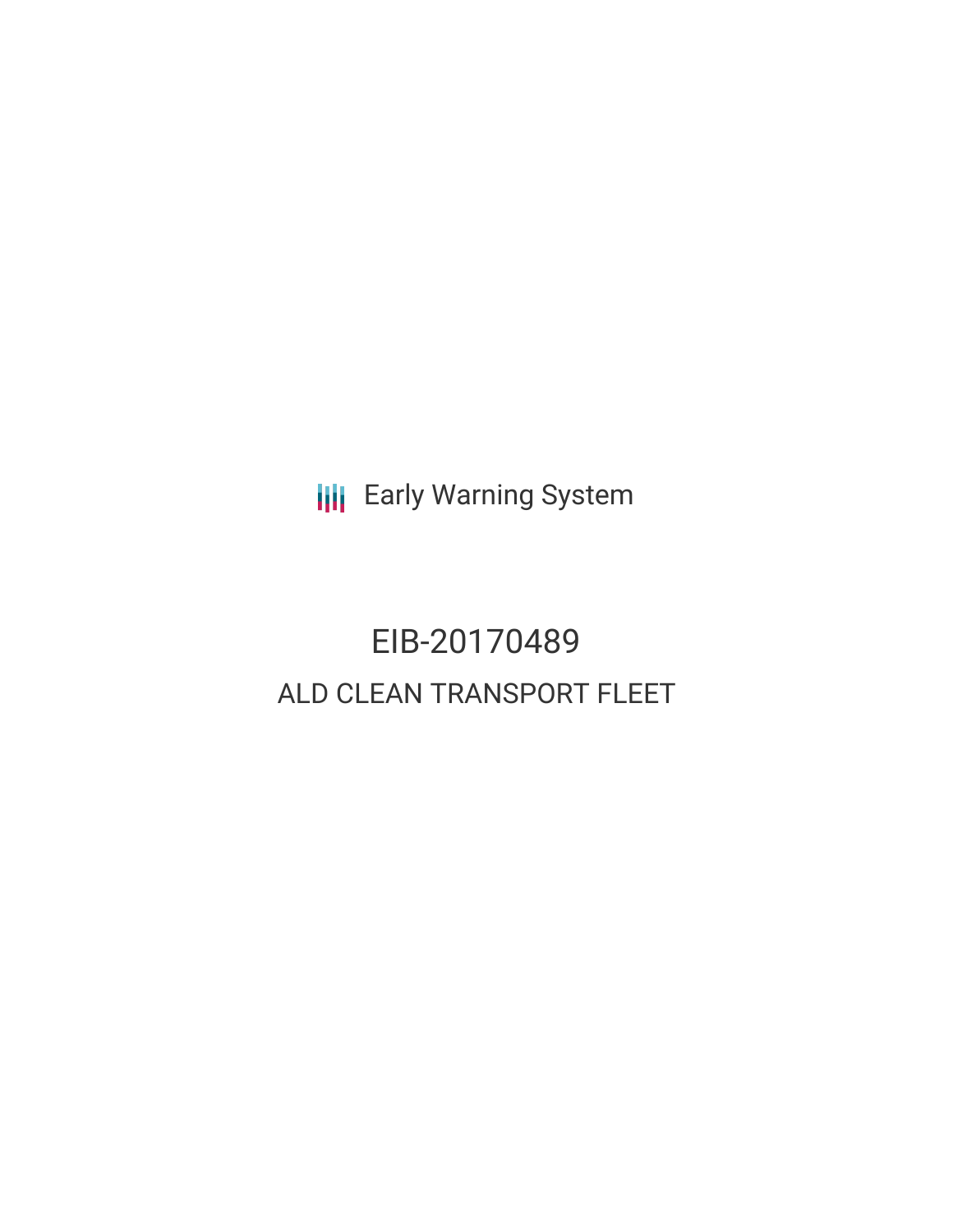#### **Quick Facts**

| <b>Countries</b>               | France                         |
|--------------------------------|--------------------------------|
| <b>Financial Institutions</b>  | European Investment Bank (EIB) |
| <b>Status</b>                  | Proposed                       |
| <b>Bank Risk Rating</b>        | U                              |
| <b>Borrower</b>                | ALD SA                         |
| <b>Sectors</b>                 | Transport                      |
| <b>Investment Type(s)</b>      | Loan                           |
| <b>Investment Amount (USD)</b> | \$283.86 million               |
| <b>Project Cost (USD)</b>      | \$601.79 million               |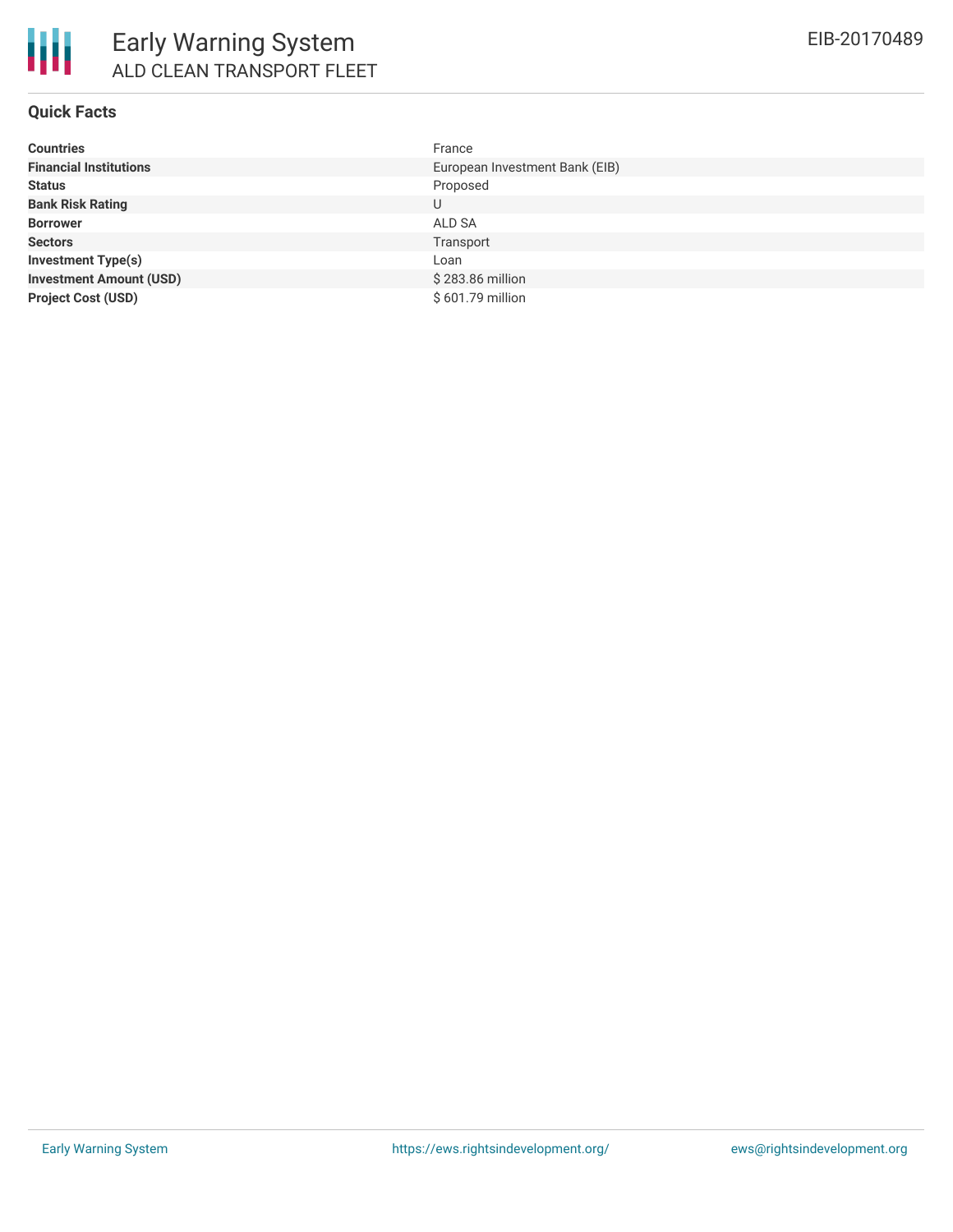

### **Project Description**

This project provides financing for the deployment of 15,000 electric and hybrid vehicles across EU countries, including France, Germany, Italy, Spain, Belgium and the Netherlands.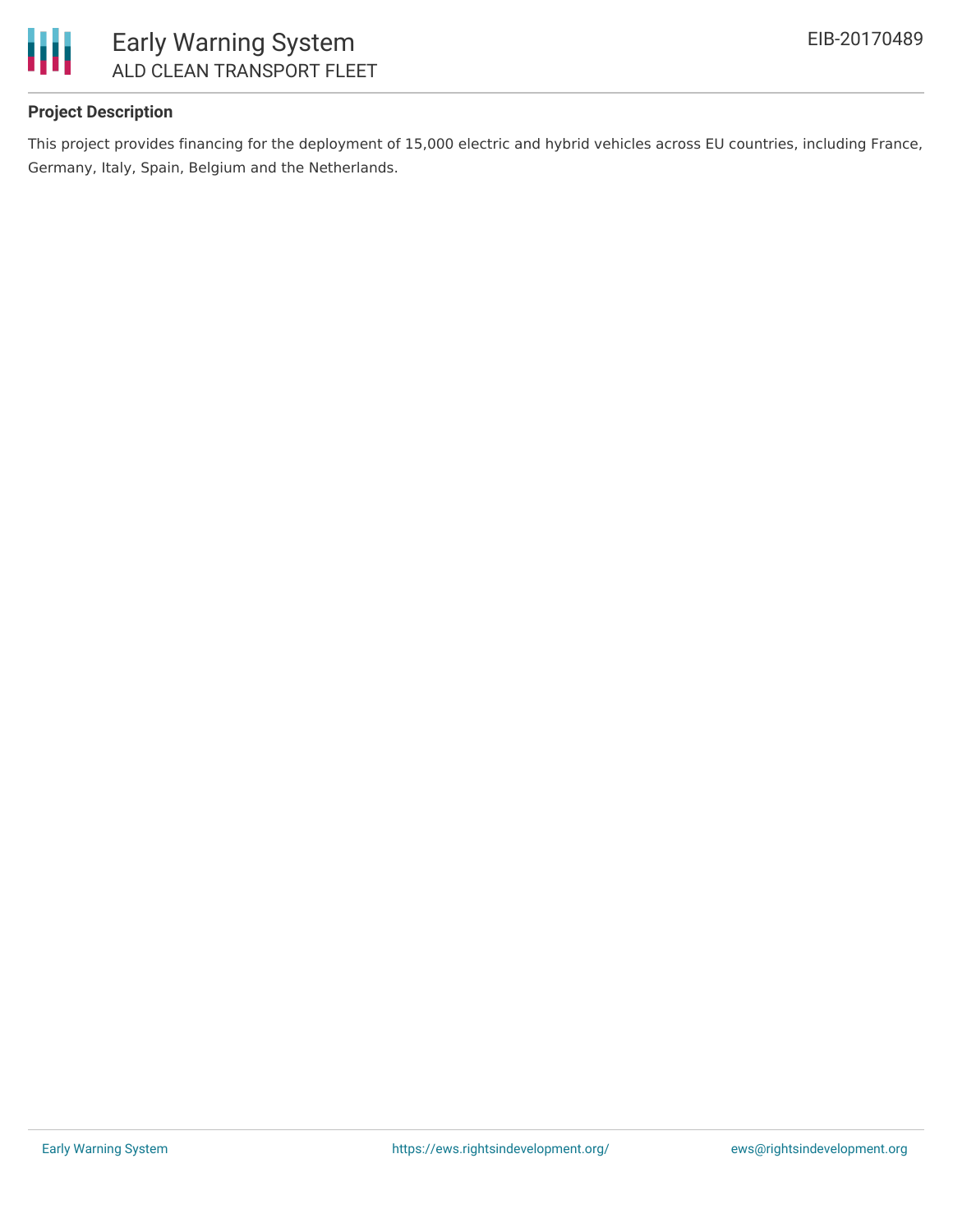

#### **Investment Description**

European Investment Bank (EIB)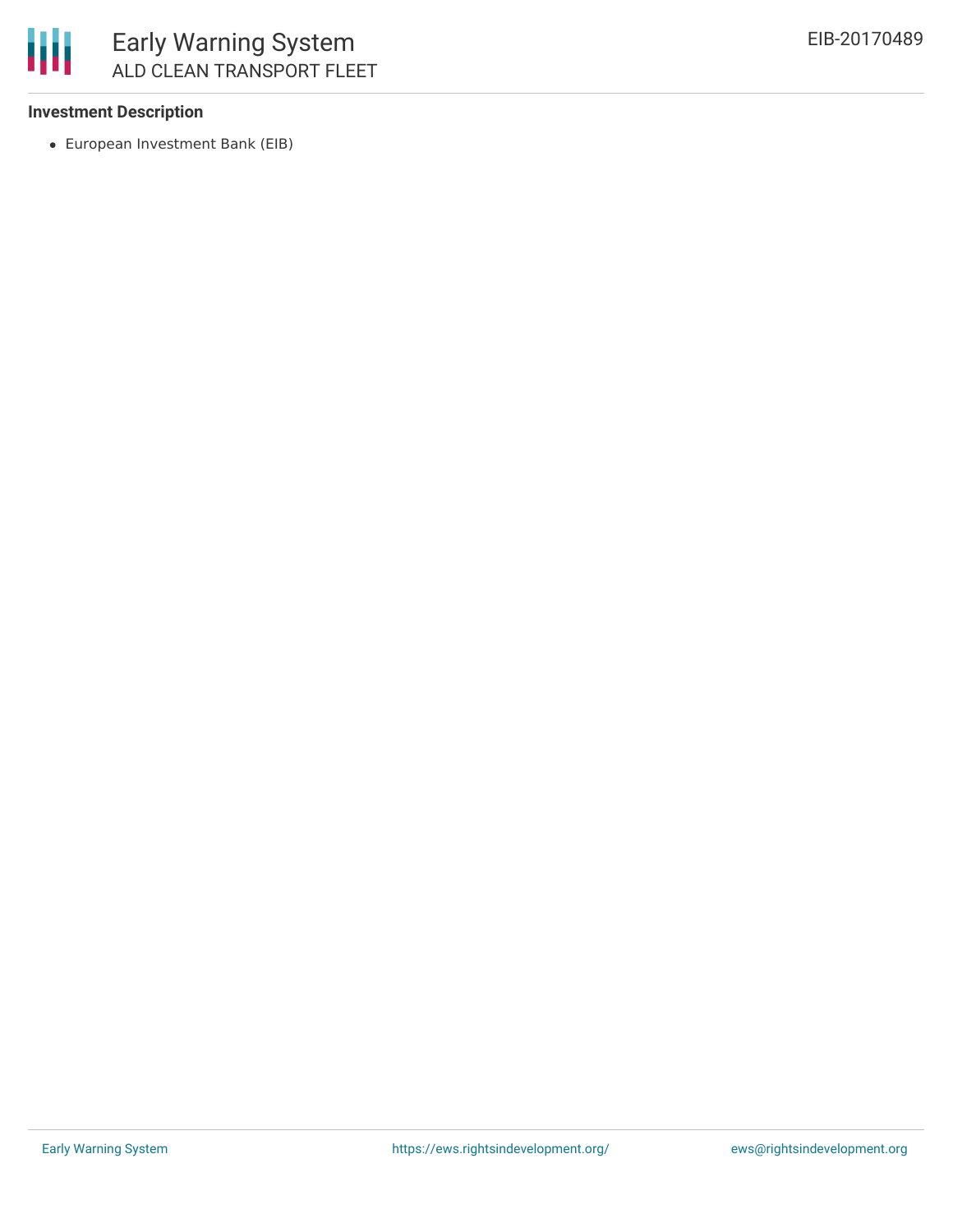

# Early Warning System ALD CLEAN TRANSPORT FLEET

| <b>Private Actor 1</b> | <b>Private Actor</b><br>Role | <b>Private Actor</b><br>Sector | <b>Relation</b> | <b>Private Actor 2</b> | <b>Private Actor</b><br>2 Role | <b>Private Actor</b><br>2 Sector |
|------------------------|------------------------------|--------------------------------|-----------------|------------------------|--------------------------------|----------------------------------|
| $\sim$                 | -                            |                                |                 | ALD S.A.               | Client                         |                                  |